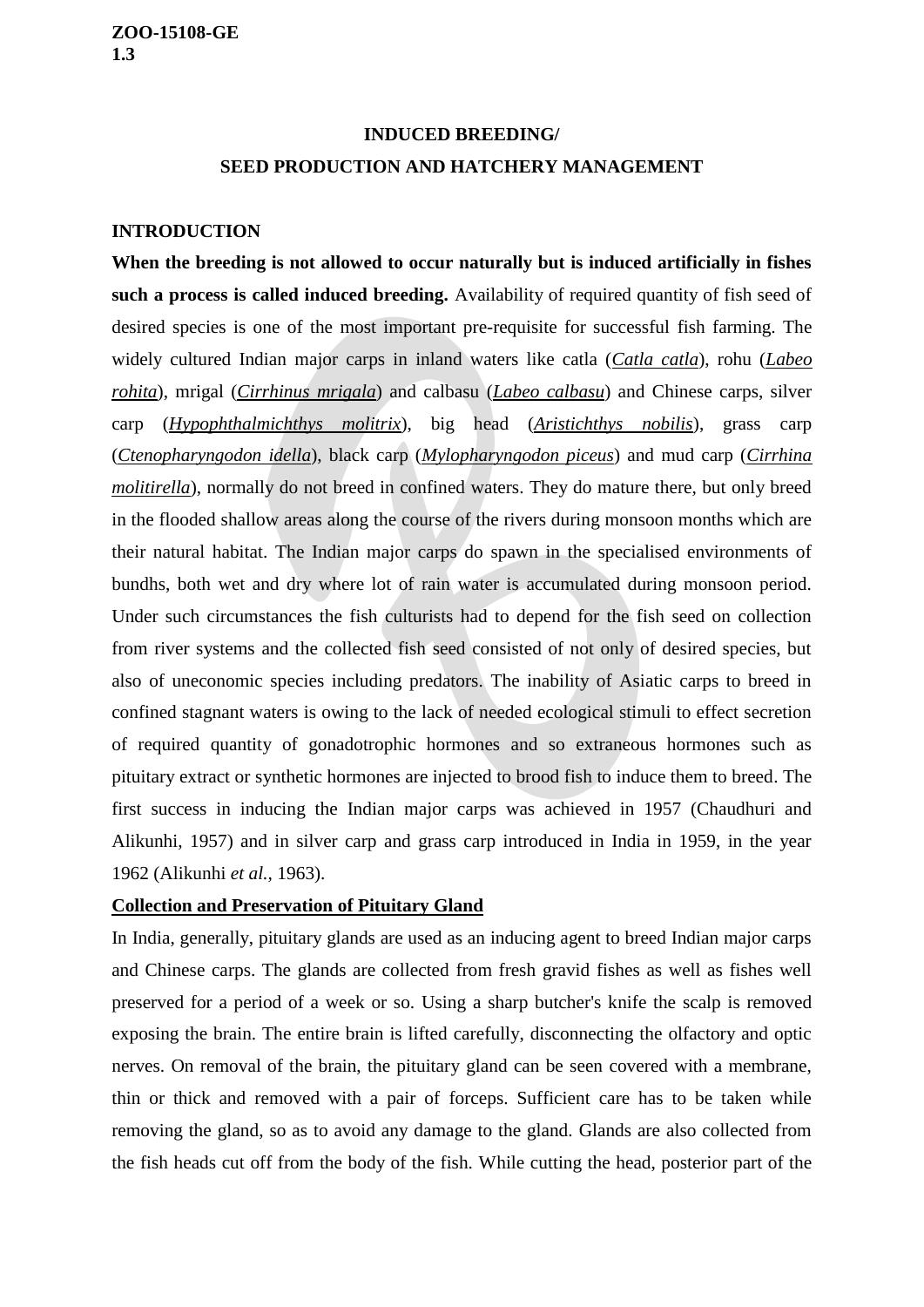cranium also is cut, leaving sufficient space to remove the brain and collect the gland. After removal, the glands are immediately kept in absolute alcohol in phials or bottles for preservation. After 24 hours the glands are kept in fresh absolute alcohol. The glands of females and males can be preserved together and also the glands of Indian major carps and Chinese carps. The glands are kept under refrigeration for long duration but for short period may be kept in room temperature. Absolute alcohol dehydrates and defattens the glands. The glands may be weighed individually or in small lots before hand for use and their record kept. Common carp is a good donor of glands. Since in tropical countries they mature throughout the year, year round collection is possible. Glands from induced bred fishes, soon after spawning are also collected, as they are found potent, but glands from immature fishes are normally not used.

# **BROOD STOCK REARING**

An adequate stock of brood fishes has to be built up and reared into prime mature condition for the success in hypophysation or induced breeding. The prospective spawners have to be reared with proper care 4–5 months ahead of the breeding season. The brood stock ponds may be 0,2 to 0.5 ha in size, capable of retaining 1.5 m water in peak summer. The ponds must be cleared of weeds and other fishes by pumping out water or by poisoning and stocked with healthy spawners of 2–4 kg weight at the rate of 1000 to 2000 kg/ha. The age of the fishes must be above one year, but preferably 2–3 years old, since in India, the Indian major carps and Chinese carps are generally found to mature when they are about 2 years old.

The ponds are suitably treated initially with lime, organic manures and inorganic fertilizers periodically depending upon the nutrient level of the ponds. The fishes may be provided with supplementary feed consisting of groundnut oil cake and rice polish (1:1 by weight) and the quantity of feed given daily may be 1–3% of the body weight of the fishes. In case algal bloom develops, supplementary feeding and manuring may be suspended till normal water conditions are restored. Pumping out the water and then adding fresh water into the ponds are desirable since this is conducive for breeding.

Indian major carps and Chinese carps can be reared together, but it is better, not to stock catla and silver carp in the same pond. In case they are stocked together, their condition has to be regularly monitored. The males and females also can be stocked together but if sufficient ponds are available they can be stocked separately and so also, Chinese carps and Indian major carps. The grass carp has to be provided with suitable aquatic weeds like Hydrilla, Najas or duck weeds at the rate of 20 to 25% of their body weight daily. Feeding with napier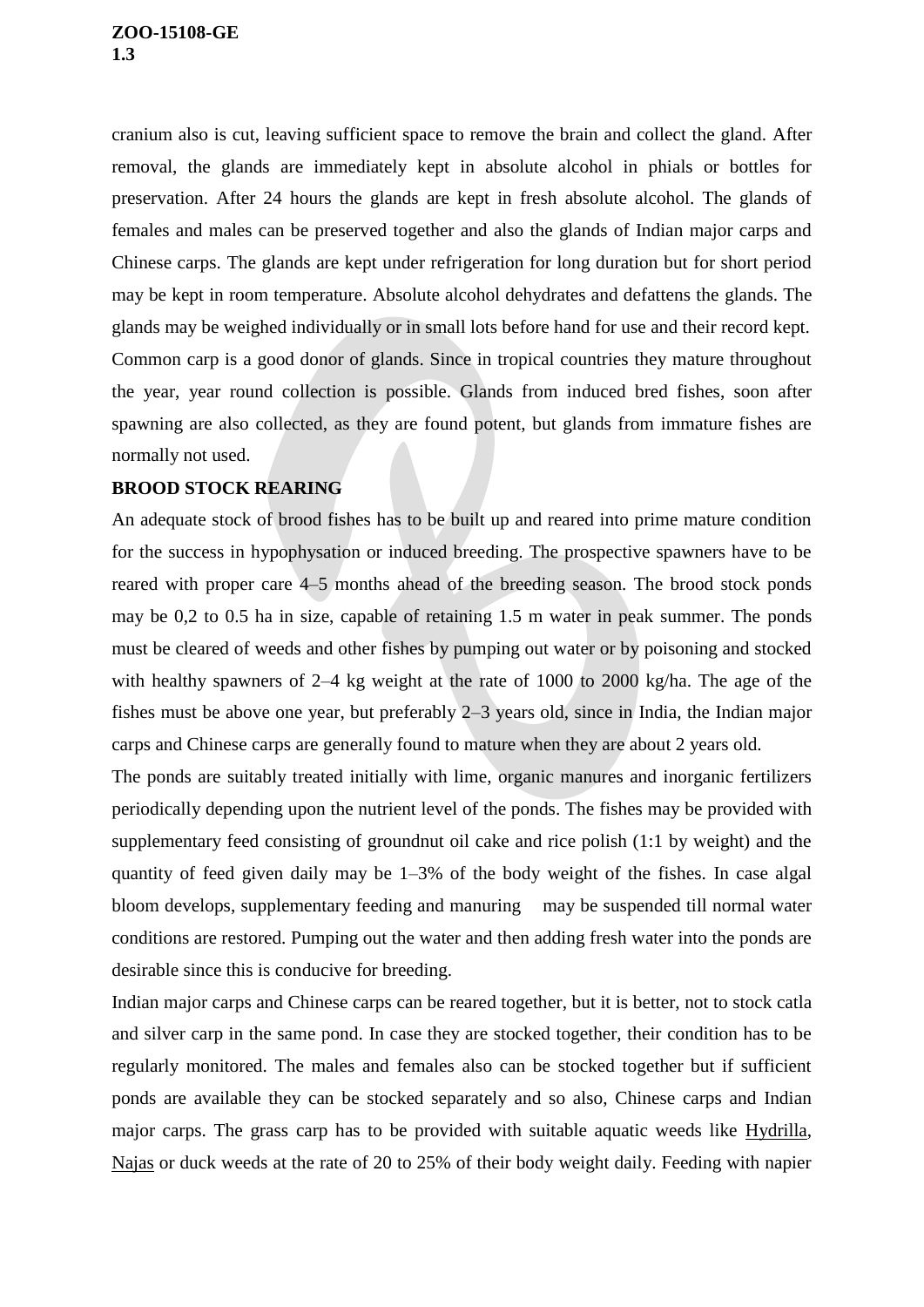## **ZOO-15108-GE 1.3**

grass or hybrid napier grass or other tender terrestrial grass appears to help in proper maturation of grass carp. The fishes are examined monthly to find out the stage of maturity and also to see whether they are healthy and free from diseases and remedial measures are adopted if found not satisfactory.

Instead of feeding with traditional oil cake and rice polish (20 to 22% protein) formulated feed prepared with the above in combination with fish meal, dibasic calcium phosphate, multivitamins, vitamin C and E and trace elements with a protein level of 30% carbohydrate 35% and fat 11% at the rate of 3% of the body weight of stocked fishes gives better results.

# **BREEDING TECHNIQUE**

## **Indian Major Carps**

# **Selection of breeders**

Induced breeding is generally taken up at the onset of monsoon, with the accumulation of fresh rain water, when the temperature goes down. The spawners are netted out and selected carefully and are weighed individually. The males are distinguished by the roughness of the pectoral fin, whereas in the female, it is smooth. By gently pressing the belly near the vent, if the milt oozes out freely or easily, the males can be selected for injection. The females can be recognized, because of their more bulging abdomen. If they possess a fully bulging abdomen which is soft to touch but not loose and having slightly swollen pinkish vent, they may be chosen for injection under normal conditions. By using a catheter, a simple of overian eggs (oocytes) may be collected and examined to find out the ripeness of oocytes.

# **Dosage of pituitary injection**

Depending upon the ripeness of gonad and prevailing climatic conditions, the dosage of pituitary extract to be administered is decided. When the recepient is in prime condition, a very low dose is sufficient to precipitate spawning. Normally, a slightly higher dose is tried during the beginning of the season, which may be reduced subsequently and by the fag end of the season the dose is again increased. The females are given the pituitary extract in increasing quantities in split doses of generally two, whereas the males receive only one injection. The two split doses in the case of female may vary from 2–4 mg/kg body for the first injection and 5–10 mg/kg body weight for the second injection. The interval between two injections generally is 6 hours and males get the one injection along with the final injection to the female and the dose may range from 2–4 mg/kg body weight. If the females are in prime condition even with the low dose of first injection they may breed. The dosage also will depend upon the potency of the glands used.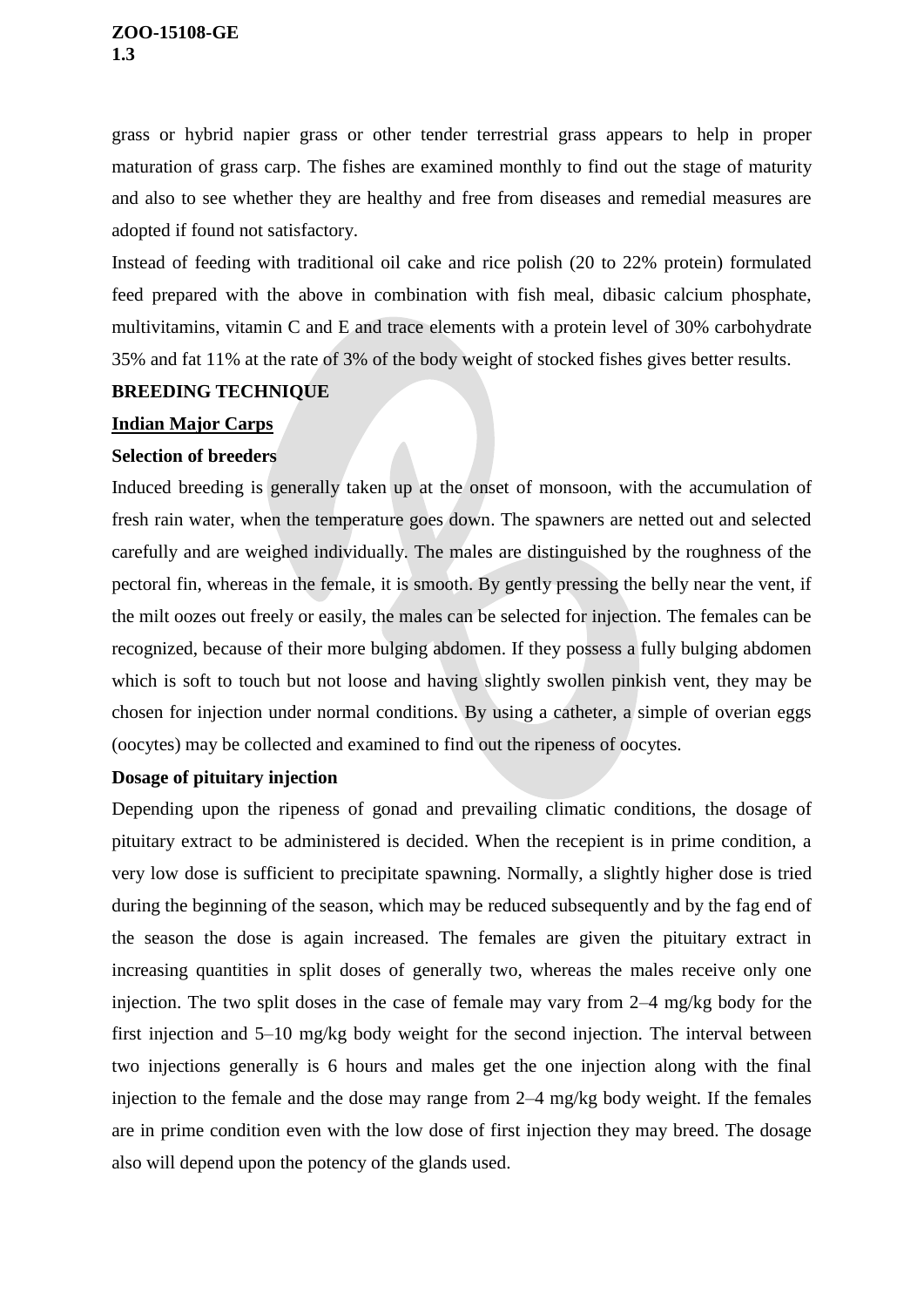#### **ZOO-15108-GE 1.3**

# **Preparation of pituitary extract and injection**

After deciding the dosage, the quantity of glands required for injecting the spawners is calculated. The required quantity of glands is taken out. The excess alcohol allowed to evaporate for a minute or so and weighed if not already weighed before and macerated in a homogenizer in a known volume of distilled water or 0.3% saline solution. The homogenized gland is then diluted to the desired volume. The dilution is made at the rate of 0.2 ml/kg body weight of recipient fish. The pituitary extract is then centrifuged and only the supernatant solution is used for injection.

The pituitary extract may also be prepared before-hand in bulk and stored and ampouled and kept in refrigerator. In this case the extract is prepared in distrilled water and preserved in glycerine in the ratio of distilled water and glycerine 1:2 (Ibrahim & Chaudhuri, 1966). If the pituitary gland extract is prepared in bulk, it can be utilized in a large number of sets and the results will be comparable as the potency of the extract is uniform, unlike in the extracts prepared at each time.

## **Breeding**

After the first injection, a set consisting of one female and two males is released in the breeding hapa. Breeding hapa is a rectangular cloth container, stitched with close meshed cloth, having an opening on one side (breadth side) through which breeders are introduced and taken out and can be securely tied. Breeding hapas are fixed in the marginal waters of ponds, canals, lakes and reservoirs. While fixing the hapas, water bodies having common carp and tilapia are avoided and so also ponds recently-manured and having algal blooms.

Breeding generally takes place within 3–6 hours after the final injection to females. Stripping method is not followed, since the Indian major carps breed fully after injection with very high percentage of fertilization.

# **Silver Carp and Grass Carp**

#### **Selection of breeders**

Healthy males which readily ooze milt by a gentle pressure are generally preferred. In males, the pectoral fins are rough to touch whereas in females, smooth as in Indian major carps. In females the general criteria followed for selection is soft, round and bulging abdomen with slightly swollen and pinkish genital opening. A catheter is helpful in selecting the females of silver carp and grass carp. Inserting the catheter some oocytes are taken out and examined in the field by keeping them in petridish. Silver carp female with uniform size of eggs very pale blue in colour, but slightly pinkish in smaller ones are usually selected for breeding. The use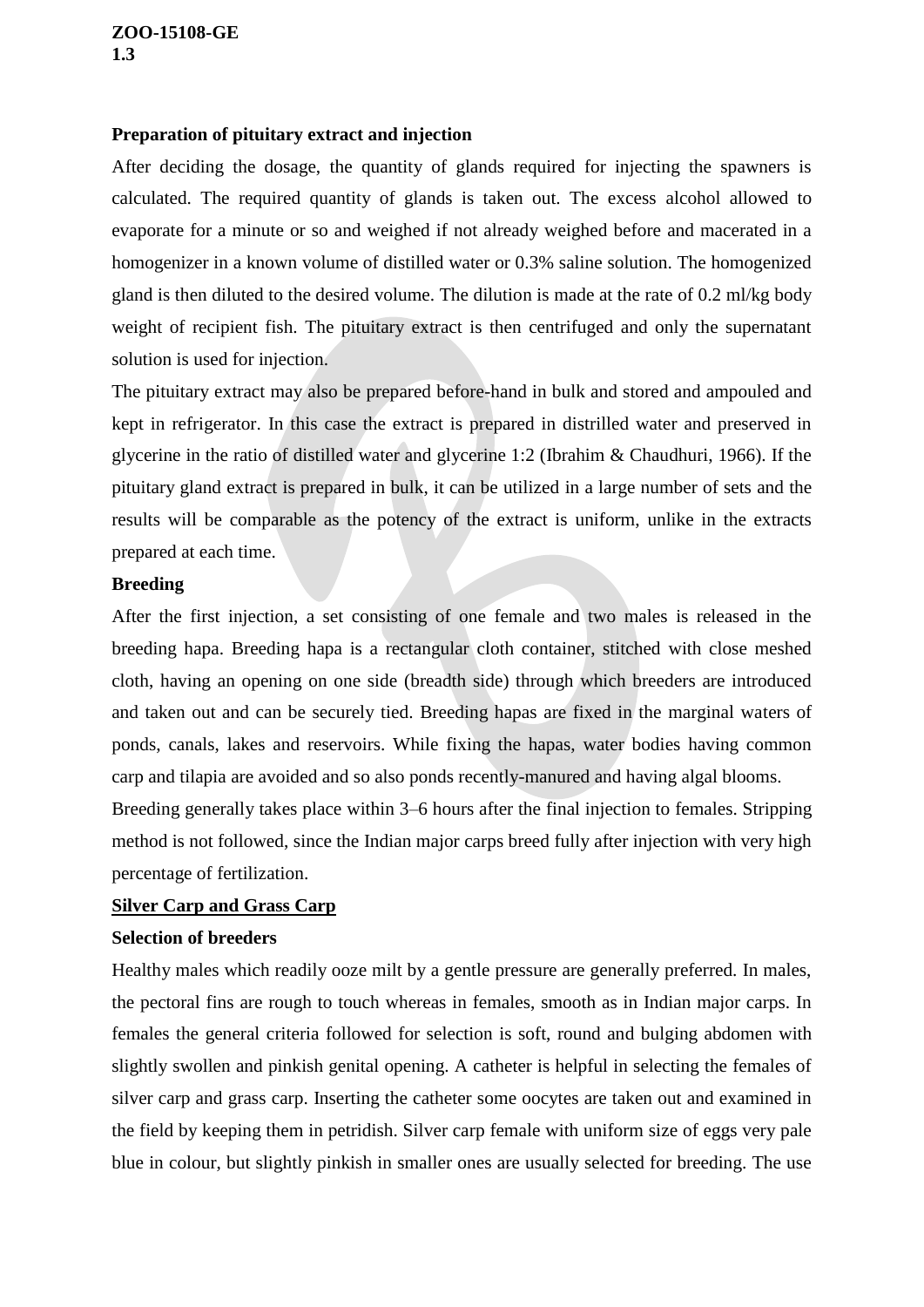of catheter is more helpful in selecting grass carp females to ensure that they are gravid since well-fed females may appear mature. Females having brownish or copper coloured eggs of uniform size are preferred as they will be in a better stage of maturity.

# **Breeding technique**

The breeding technique followed in silver carp and grass carp is almost the same as in Indian major carps (Alikunhi *et al.,* 1960 and Chaudhuri, 1960).

The first success in induced breeding of both the species was achieved in July, 1962 (Alikunhi *et al*., 1963), and subsequently in 1963, silver carp which were one year old, were successfully induced bred (Alikunhi *et al*., 1965) and their offspring again matured in one year (Sukumaran, 1969).

The females are given pituitary gland extract at the rate of 10–14 mg/kg body weight and males, 3–4 mg/kg body weight; two injections to females in increasing doses and one to males as in the case of Indian major carps. The injected fishes, one set consisting of one female and two males are introduced in the breeding hapas.

The females are examined 3–4 hours after the final injection to find out whether they are ready for stripping. Keeping the ventral side up by a slight pressure at the genital opening, if the eggs are soon oozing out, the fish is ready for stripping. At times there is vigorous movement of fishes and then some eggs are released. Otherwise the fish are released back and examined again after half an hour or one hour depending upon the condition. Dry method of stripping is followed, when the fishes are wiped with a towel to remove the excess of water and the eggs are stripped into well cleaned dry enamel basin and immediately fertilized with milt. With the help of clean feathers, eggs and milt are mixed thoroughly for one or two minutes and some water is added and subsequently washed 3–4 times to remove the excess of milt or any other foreign material. The eggs are then kept in breeding hapas for proper swelling and water hardening.

When grass carps are allowed to spawn themselves after receiving pituitary injections, high percentage of success is achieved, whereas in silver carp, rarely fertilized eggs are obtained and if fertilized, the percentage is low (Chaudhuri *et al*., 1967).

In silver carp males, quantity of milt obtained often is insufficient and so extra males injected and kept separately are used when necessary.

On cool rainy days, free release of eggs have been observed in grass carp and silver carp even with a single low dose of 3–5 mg/kg body weight of pituitary extract and the eggs could be fertilized with uninjected males.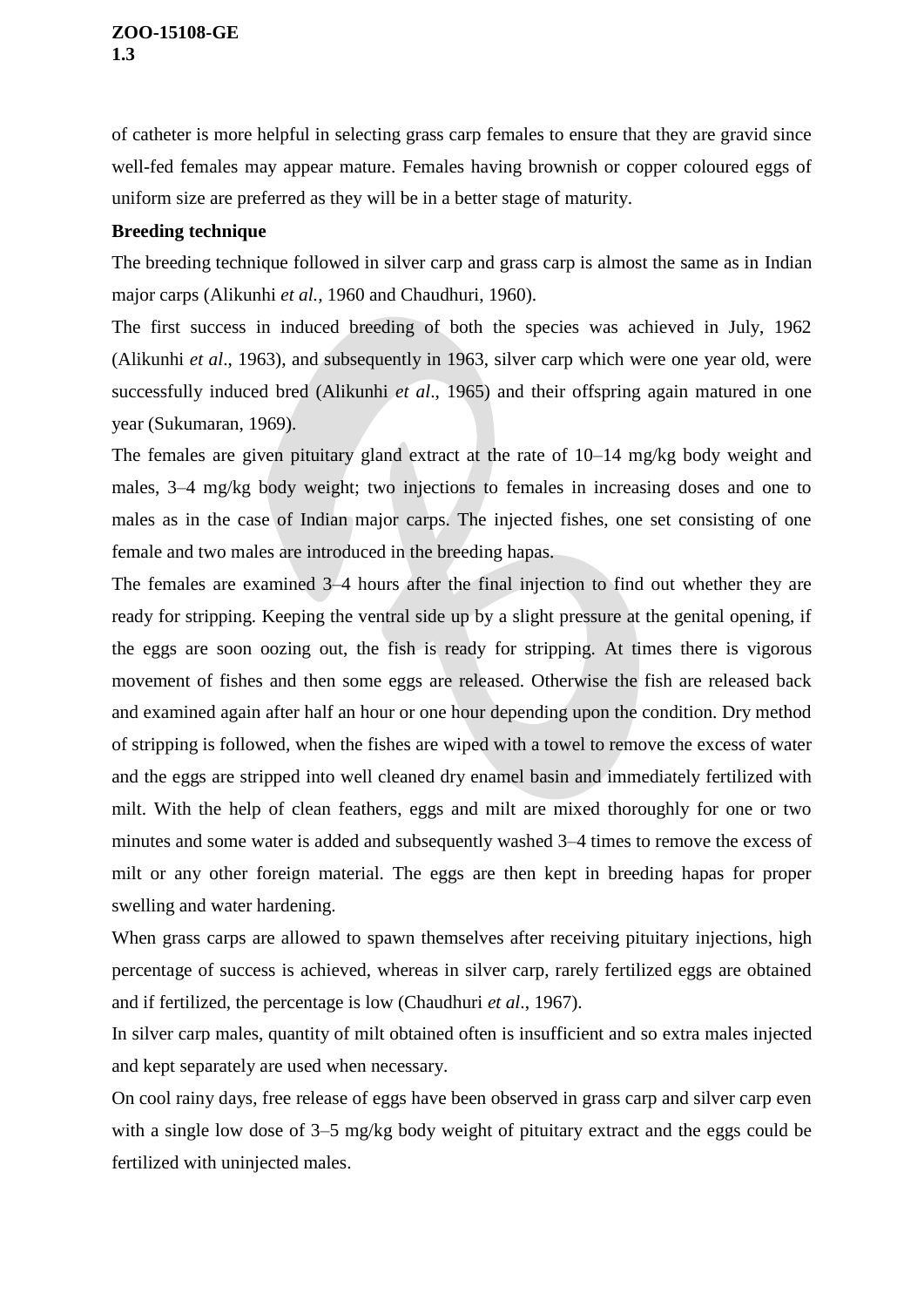# **Multiple breeding**

Under natural condition major Indian carps and Chinese carps breed once in a year during monsoon. Till a few years back, it was the impression that the induced breeding of the females can be carried out only once in a year. However, this concept has changed, since most of these carps were made to breed a second time in the same season from the second half of seventies. Bhowmick *et al.* (1977) could breed catla and rohu at Cuttack and Rao and Mahanta (1978) could succeed in rohu and mrigal at Assam and at Bhavanisagar (South India) in mrigal by another team of workers, a second time in the same season in an interval of 30–60 days. In the case of *Labeo fimbriatus*, a medium size carp, two breedings in the same female during the season was achieved in Kerala, South India in the year 1980 and 1981 (Sukumaran *et al*., MS). This success is normally achieved in fishes breeding early in the season, when they are properly looked after.

Sen Gupta *et al.,* (1984) has stated that silver carp and grass carp which have bred in February/March, become mature a second time and they could be hypophysed a second time during May-July and the spawners lay more eggs during the second breeding.

Chen (personal communication) says that in Malaysia in silver carp and big head two or three spawnings could be obtained in one year, whereas in grass carp two spawnings are recorded.

In natural waters in China, Chinese carps spawn once in a year. The carps under cultivation can spawn several times in a year. This change in reproduction cycle is induced by the change in environmental conditions. Intensified culture of post spawner is carried out when temperature is above 20°C. The brood stock will reach maturity again and thus grass carp could be bred three times in a year from April to August (Anonymous, 1980).

# **Breeding period**

Under natural conditions major Indian carps breed in flooded rivers during monsoon season. Normally, this period ranges from April to August/September in different parts of India. Extensive and intensive induced breeding of these fishes and also Chinese carps in India concide with the same period.

However, when examining the induced breeding experiments conducted in Indian major carps and Chinese carps from late fifties to this time, it was found that there are occasions when fishes could be successfully bred for a longer period than generally thought possible. At Cuttack Station of CIFRI, rohu, *Labeo rohita* could be bred till the end of September in certain years - Alikunhi *et al.* (1965), could breed silver carp from June to September in 1963. Breeding of silver carp upto November in 1978 was reported by Singh *et al.* (1979).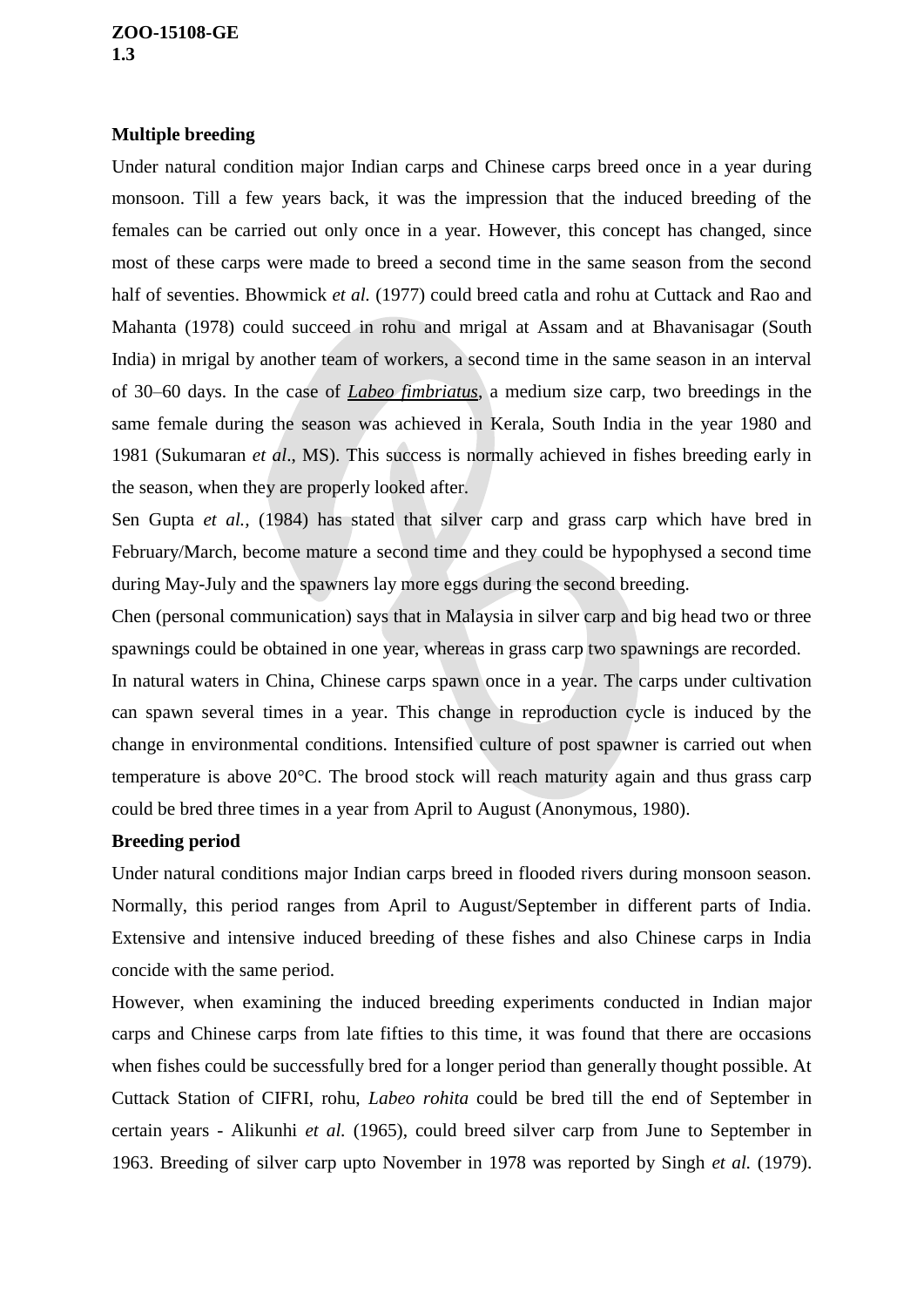Grass carp could be induced to breed in the month of September in 1980, though the general successful period is till August. Most probably continued monsoon for a longer duration would have been responsible for this, providing favourable weather conditions.

Sukumaran *et al.* (MS) could breed *Labeo fimbriatus* from April to August and then in November in 1980 and 1981 in Kerala and the same species is successfully induced bred in Tamil Nadu in October, apart from breeding them in July-August.

Silver carp and mrigal were induced to breed in the months of March and April at Rahara Centre of Central Inland Fisheries Research Institute (CIFRI). At Jaunpur (Uttar Pradesh) and Karnal (Haryana) Centres of All India Coordinated Research Project on Composite Fish Culture, rohu, mrigal and silver carp could be induced to breed 40–50 days ahead of monsoon at Jaunpur under water temperature of 38°C.

Sen Gupta (1984) could breed successfully silver carp, grass carp and Indian major carps from last week of March to September. Sukumarn and Rahman (1984) could breed mrigal by hypophysation in the month of December 1983, bringing the fish into proper maturity by injecting pituitary extracts in the month of November.

# **BREEDING ENVIRONMENT AND CONDUSIVE ECOLOGICAL FACTORS FOR INDUCED BREEDING**

In India injected breeders are normally released in hapas fixed in marginal waters of ponds, lakes, reservoirs and in canal for breeding. The water will be stagnant except in canal systems and water temperature can shoot up to 35°C and exceptionally to 38°C in certain parts of the country, where it is not raining for 2 or 3 days. However, with the advent of hatchery system in several parts of the country, though still limited, better facilities are available in some stations, where running water or circulation of water with provision to control water temperature to some extent are possible.

During breeding of Indian major carps in ponds by hypophysation, the weather and water conditions studied at Cuttack Station of CIFRI indicated that spawning takes in clear and turbid water at temperatures ranging from 24–36°C. Chaudhuri (1968) is of the opinion, cool raining days with the water temperature of 27°C as optimum, whereas Ibrahim *et al.*(1969) found best results at 30 to 33°C. Alikunhi *et al.* (1964) obtained better spawning at controlled temperature of 28°C compared to field conditions where temperature was 3.1 to 5.6°C higher. Sukumaran *et al.,* (MS) could breed *L. fimbriatus* as early as 10th April in Kerala under controlled temperature of 29–30°C. Though Indian major carps breed in wide range of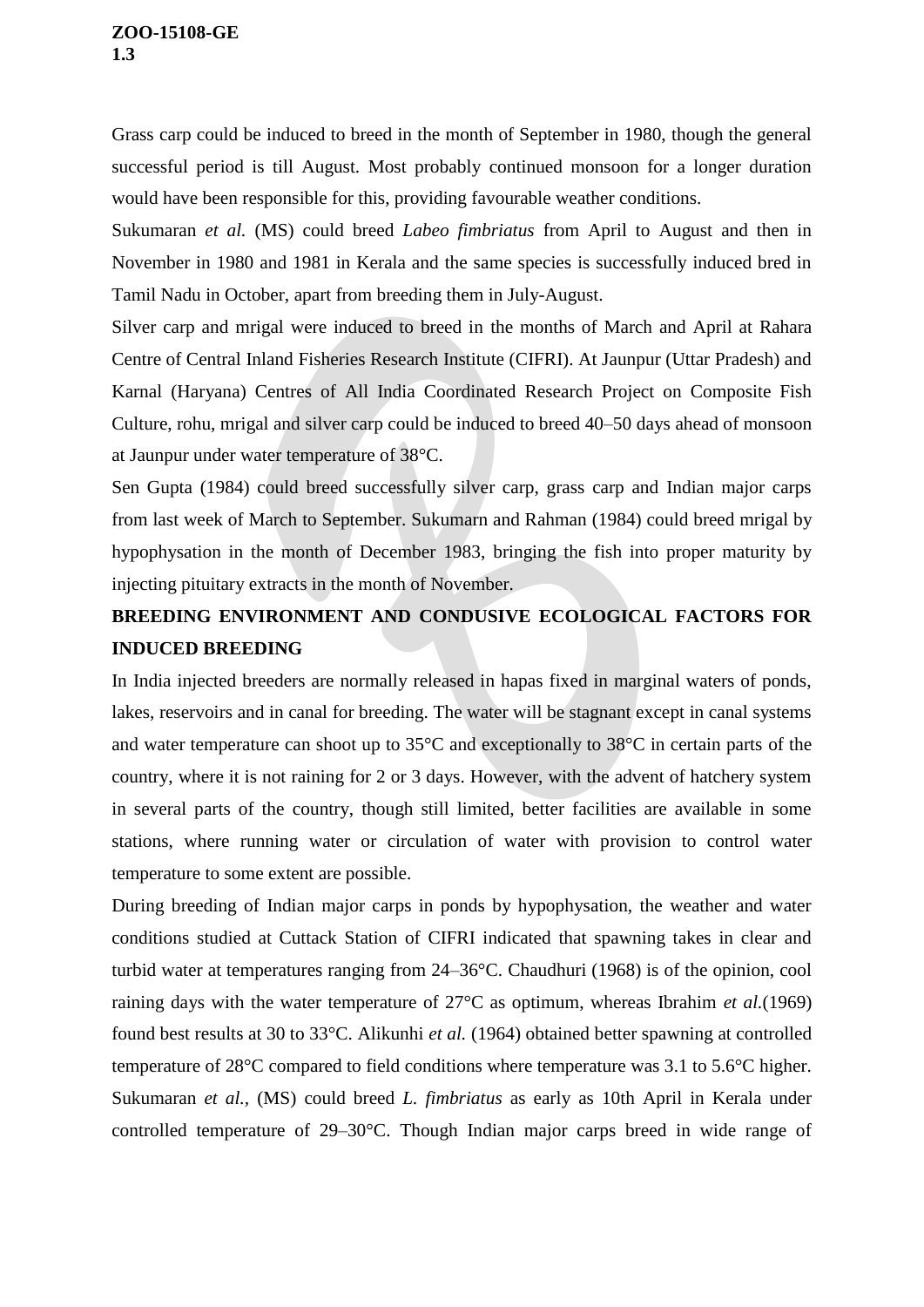temperature under hypophysation, high percentage of fertilization and better hatching are observed when water temperature is 30°C or below.

In silver carp and grass carp rain, sufficient accumulation of rain water, sudden rise in water level and water temperature below 30°C are found conducive to spawning in hapas fixed in stagnant pond water (Chaudhuri *et al.,* 1966), water temperature above 33°C usually affected spawning and hatching of eggs and brood fish kept in hapas (Singh *et al.,* 1970).

While conducting experiments in a pond with only accumulated rain water of the season and with continuous slow rise in water level due to the flow of rain water into pond, almost cent percent breeding of silver carp and grass carp was achieved on three consecutive days by Sukumaran *et al.,* (MS) in water temperature 24–28°C.

At Rahara Centre of CIFRI, silver carp and mrigal were successfully induced to breed in March and April under controlled temperature of 25–26°C. Sen Gupta *et al.,* (1984) used deep tube well water of constant temperature of 28–29°C after mechanically oxygenating it to breed Indian major carps and Chinese carps in modified version of Chinese hatchery system successfully from March to September. Wu and Chung (1964) while describing the technique of Chinese carps stated that running water (flow of 0.2–0.4 m/second) proves effective in stimulating the fish to spawn and water temperature between 20–30°C (preferably 23–29°C) is considered as important. Sinha *et al.,* (1974) reviewed the factors responsible for carp breeding in nature and by hypophysation and indicated the role of water/flood in lowering down the electrolytic level of water causing gonadal hydration for successful spawning. They put forward a hypothesis regarding the spawning of carps, wherein they suggested that during induced breeding, gonadal hydration was achieved by additional amount of exogenous pituitary extract, whereas in natural spawning, a sudden drop in electrolytic level in water by flood or heavy monsoon rain induced hydration of the fish as a whole and consequently the gonad and those fish which are ripe in condition started spawning in nature.

It is well-known that when fish move from water of higher electrolytic level, i.e. from sea water to fresh water, they gain water and thus gain weight and reverse is true when they come from lower electrolytic level to higher level. In rivers and reservoirs, there is marked increase in electrolytic level during summer months and this level decreases suddenly after monsoon rains. Further, the total water content of the ovary, the appearance of fluid in space between the follicular cells, loosing of adhesion - between the cells and eggs and increase in diameter of eggs suggest that these morphological changes accompanying ovulation are preceded by a remarkable absorption of water into ovary and ovarian eggs. Whether the condition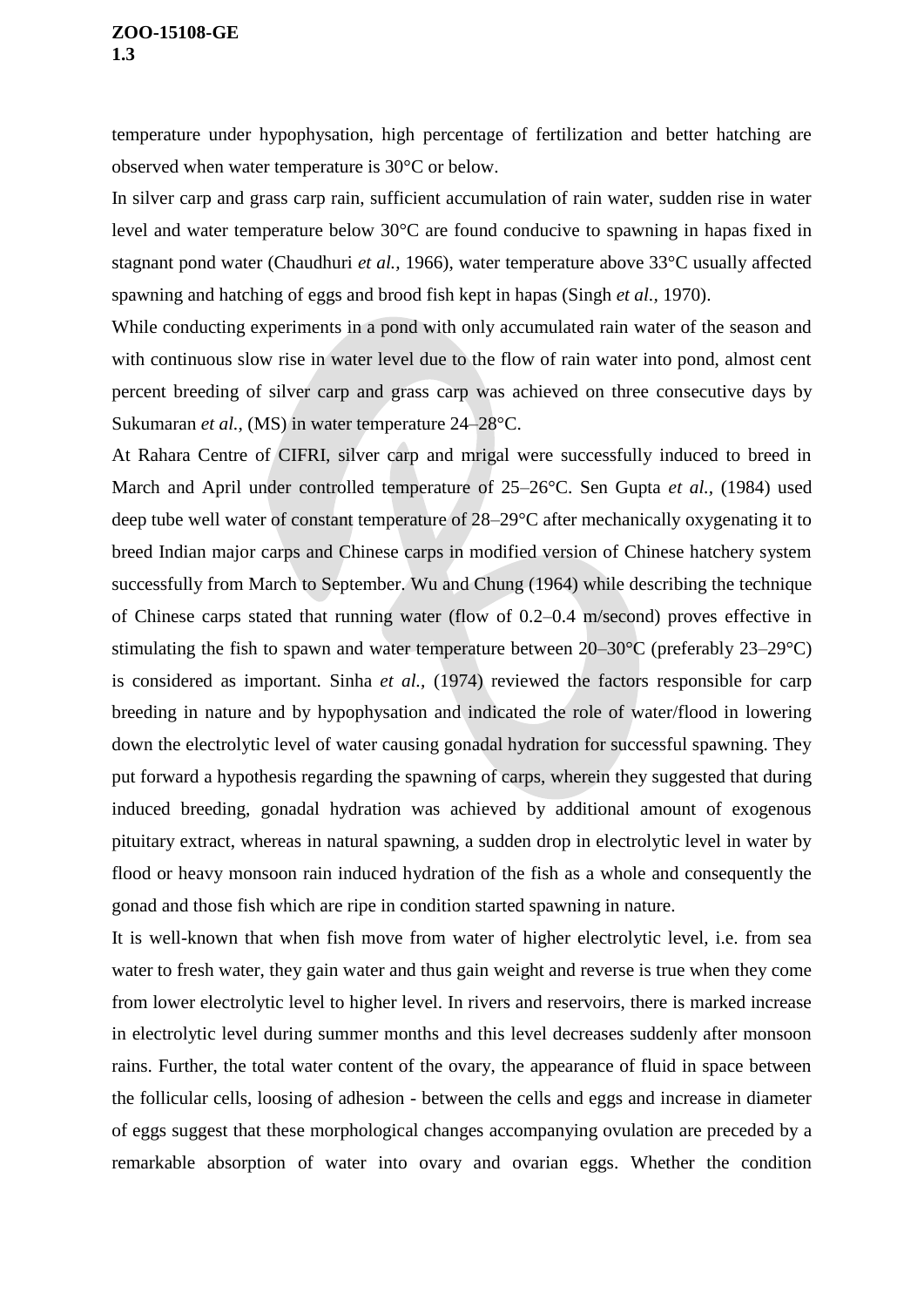prevailing in ponds during the spawning season favour such absorption of water or not needs investigation, especially because these carps do mature in ponds, but do not spawn there. The water in these ponds is perhaps not that much diluted with rain or flood water as that of river where they normally breed. In this context, it is important to note that males spermiate in ponds but females do not ovulate there. This may be because the sperms have no mechanical barrier to water movement unlike the chorion which may mechanically oppose or support the entry of ions and water to egg for its final maturation (Sinha, 1980).

# **FISH PITUITARY GLANDS AND THEIR SUBSTITUTE**

In India, the glands of major Indian carps, Chinese carps and common carp are commonly utilized for hypophysation technique. Glands from other fresh water, brackish water and marine fishes were tried in Indian major carps but not in Chinese carps.

The glands of fresh water catfishes like *Pangasius pangasius, Silonia siondia, Bagarius bagarius, Mystus seenghala* and *Wallago attu* when injected @ 10–16 mg/kg body weight induced successful spawning. At the same time the pituitary glands of Channa sp., *Tilapia mossambica* and *Netopterus chitala* when administered @ 8–20 mg/kg were ineffective in females.

The pituitary glands of marine cat fishes like Arius sp., *M. gulio* and Tachysurus sp. @ 12–20 mg/kg body weight failed to induce spawning; whereas Tachysurus sp. gland extract administered @ 20–30 mg/kg body weight has been reported to effect spawning in Indian major carps.

HCG (Organon) when injected to *L. rohita* @ 460–2010 IU/kg body weight did not precipitate spawning. However it has been reported that *L. rohita* could be bred by injecting HCG @ 600 IU/kg body weight in a few cases.

In the case of silver carp, successful spawning could be achieved by injecting HCG (Organon) alone  $\omega$  630–660 IU and also with HCG 240 IU + 12 mg carp pituitary per kg body weight.

Synahorin along with carp pituitary gland was successful in breeding rohu and silver carp, but failed to induce spawning when tried alone in rohu.

Limited experiments conducted on rohu and silver carp with Hce  $766$  Vet + Progesterone have yielded positive results.

## **HATCHERY SYSTEMS**

At present an integrated system is developed wherein breeding and hatching eggs and rearing of hatchlings for a few days are taken up as a part of single system.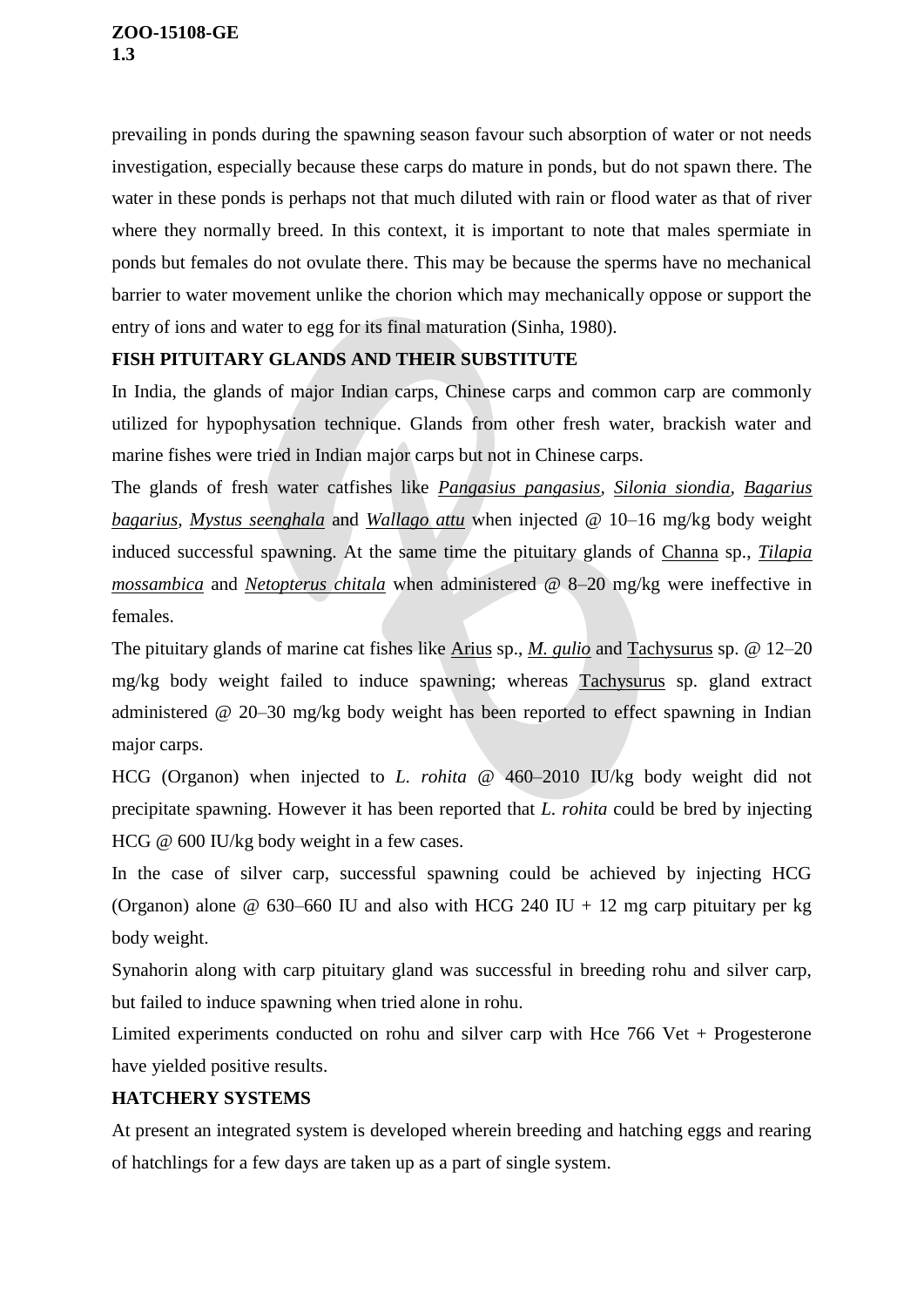## **ZOO-15108-GE 1.3**

## **Modern Indian Hatchery**

The system consists of a unit of breeding tanks of metal, cement or plastic pools with cooling tower or air conditioners to control the water temperature and a slow continuous flow of water may or may not be maintained. The water may be filtered by means of an in situ filter and a pump is used to pump in water to the storage tank.

The carp hatchery unit consists of source of water where *in situ* filter can be kept, pump, storage tank, aeration facilities with an air blower or compressor, vertical hatchery jars made of glass, galvanized iron sheets or polythelene, water supply system from the storage tank to the hatching jars and spawnery or hatchling storage tanks (water temperature control is optional). The pilot hatchery at CIFRI, Cuttack and the one used at Malampuzha, Kerala and hatchery model CIFE-D-81 come under this category with some modifications.

## **Chinese Hatchery**

As per this system, breeding and hatching are taken up in cisterns which may be circular and with running water. There are separate sections for breeding and hatching eggs and large volume of water is necessary. It is an open system wherein temperature is not controlled, a combination of ground water and canal water or pond water are used. Gravitational force is normally used for the eggs to get into the hatching cistern where in continuous circulation of water is maintained.

# **Hatching**

The hatching techniques of carps eggs have undergone a lot of changes to get better hatching and survival from the earthen hatchery pits and cement hatchery pits at spawn collection centres. Use of double hatching hapas is being replaced by running water systems, with or without temperature control. The water hardened eggs are measured, their number calculated and a sample is examined to find out percentage of fertilization. Under field conditions, the eggs are kept in double-walled hapas, outer made of this close-meshed cotton or nylon and inner made of thin round-meshed mosquito net. The inner hapa is smaller, leaving gaps of 15 cm on all sides and also at bottom between the inner and outer hapa. In an outer hapa of the size 2 m  $\times$  1 m  $\times$  1 m and a suitable size inner hapa a total number of 50,000 to 100,000 eggs can be kept for hatching depending upon fertilization. The eggs are distributed in the inner hatching hapa uniformly. The hatching time is 16–18 hours in the case of Indian major carps and nearly two hours more in silver carp and grass carp at optimum water temperature range of 26–31°C. The hatchlings pass through the inner hapa to outer hapa and inner hapa is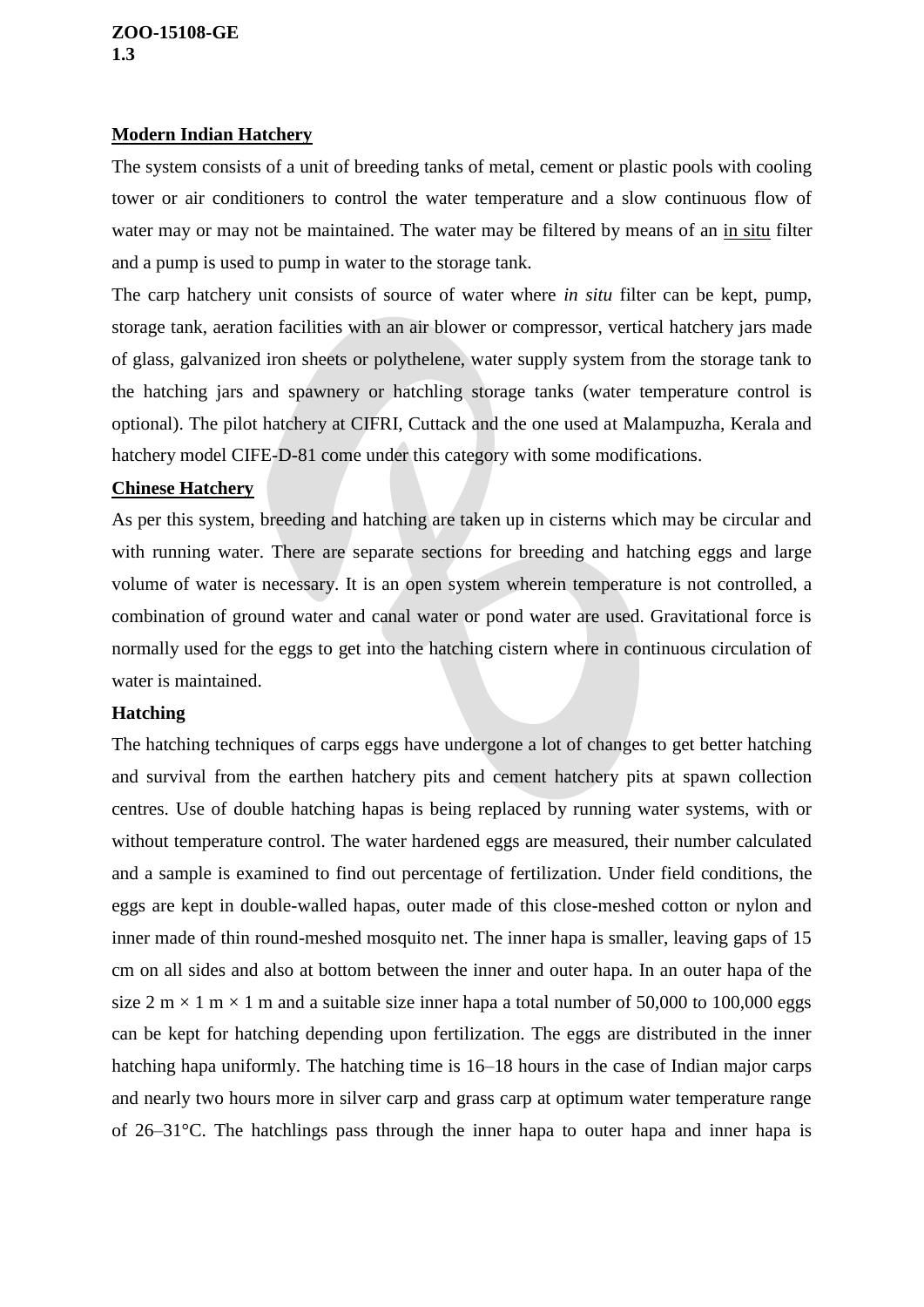removed. Inner hapa with wooden frame is found quite convenient for uniform distribution of developing eggs. Floating hapas are also used for hatching purpose.

In a vertical jar hatchery, hatching jars with a capacity of 6.0 to 6.35 litres, 50,000 eggs can be kept and a rate of flow of water is maintained at 600–800 ml per minute for Indian major carps and 800–1000 ml for silver carp and grass carp. In hatching jars of higher capacity more eggs can be introduced but the flow of water has to be suitably increased. The hatching time inside the hatchery is nearly 2–3 hours less than in the field.

Chinese hatchery:

The Chinese hatchery system is meant for incubating very high density of eggs i.e. 7,00,000– 12,00,000 eggs per cubic meter and provided with running water. This consists of hatching trough/cistern with filtering screen, nozzles, water inlet and outlet valve and fry collecting compartment.

## **CONCLUSION**

In recent years it was possible to breed the carps by hypophysation technique in India almost throughout the year, except in the month of January. However, the breeding success in the month of February and December is extremely limited. The prolific season continues to be South-West monsoon months, i.e. from May-August/September in different parts of the country. Successful breeding of Indian carps in October to December is confined to South India where winter season is mild and consequently water temperature does not fall very low and day is not much reduced.

Multiple breeding of Indian major carps at different parts in Indian and in Chinese carps to some extent also has been achieved. In China, grass carp is bred thrice in a year from April-August with appropriate care when the water temperature is above 20°C. In Malaysia also Chinese carps are seen to mature throughout the year and more than one spawning during the year is reported.

Proper hatchery facilities are needed to breed the fishes. Under natural condition, a certain percentage of carps are seen to mature ahead of the season and with proper management of brood stock still higher percentage can be obtained. In the regions where the influence of South-West monsoon and North-East monsoon is felt, there is every possibility of breeding all the cultured important species, during both the monsoons, though presently during northeast monsoon breeding is limited and confined to some species in South India.

Separately rearing the offsprings obtained from early breeding and late breeding and monitoring their growth and maturation cycle may culminate in evolving strains which can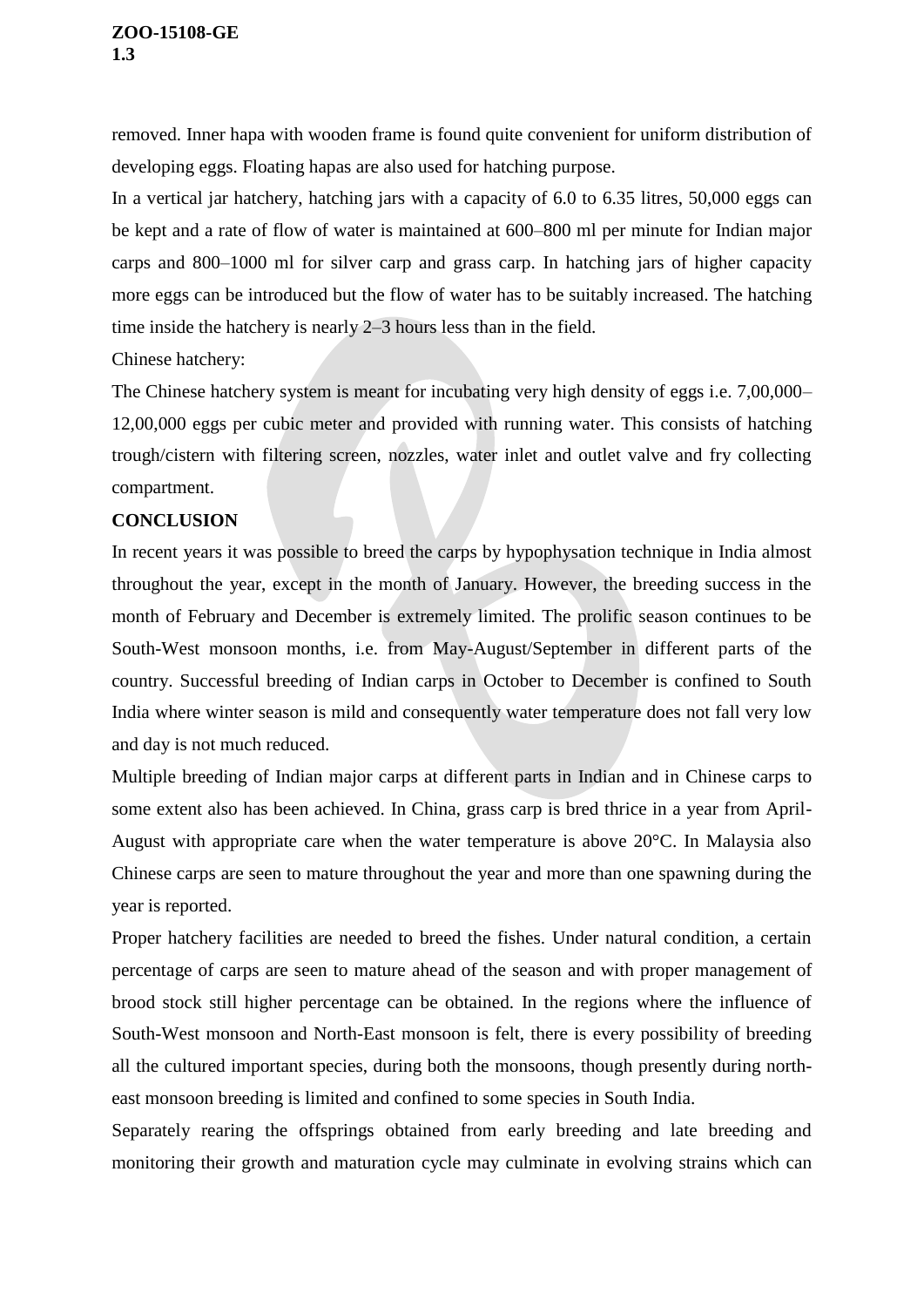breed early and late, whereby desired fish seed in adequate quantities are available throughout the year which may serve to tide over the paucity of the fish seed which hampers fish culture often.

## **REFERENCES**

- Sukumaran. K. K. Seed Production and Hatchery Management. http://www.fao.org/docrep/field/003/ac229e/AC229E03.htm
- Alikunhi, K.H., M.A. Vijalakshmanan and K.H. Ibrahim. 1960 Preliminary observations on the spawning of Indian carps, induced by injection of pituitary hormones. Indian J. Fish.  $7(1): 1-19.$
- Alikunhi, K.H., K.K. Sukumaran and Parameswaran. 1963 Induced spawning of the Chinese grass carp, Ctenopharyngodon idellus (C  $\&$  V) and the silver carp, Hypophthalmichthys molitrix (C & V) in ponds at Cuttack, India. Proc. Indo. Pacif. Fish. Coun. 10 (2): 181– 204.
- Alikunhi, K.H., K.K. Sukumaran, S. Parameswaran and S.C. Banerjee. 1964 Preliminary observations on commercial breeding of carps under controlled temperatures in laboratory. Cent. Inl. Fish. Res. Inst., Barrackpore (3) : 19p.
- Alikunhi, K.H., K.K. Sukumaran and S. Parameswaran. 1965 Observations on growth, maturity and breeding of induced bred, pond reared silver carp, Hypophthalmichthys molitrix and grass carp, Ctenopharyngodon idellus in India during July 1962 to August 1963. Bull. Cent. Inst. Fish. Edn. Bombay (2): 19p.
- Bhowmick, R.M., G.V. Kowtal, R.K. Jana and S.D. Gupta. 1977 Experiments on second spawning of Indian major carps in the same season by hypophysation. Aquaculture. (12), 149–155.
- Chaudhuri, H. and K.H. Alikunhi. 1957 Observations on the breeding of Indian carps by hormone injection. Curr. Sci. 26 (12), 381–382.
- Chaudhuri, H. 1957 Experiments on induced spawning of Indian carps with pituitary injections. Indian J. Fish 7(1): 20–49
- Chaudhuri, H., S.B.Singh and K.K. Sukumaran. 1966 Experiments on large scale production of fish seed of the Chinese grass carp, Ctenopharyngodon idellus ( C & V ) and the silver carp, Hypophthalmichthys molitrix  $(C \& V)$  by induced breeding in ponds India. Proc. Indian Acad. Sci. (B), 63(2): 80-95.
- Chaudhuri, 1968 B. Breeding and selection of cultivated warm water fishes in Asia and Far Dast. FAO Fish Rep. (44) Vol. 4, 30–66.